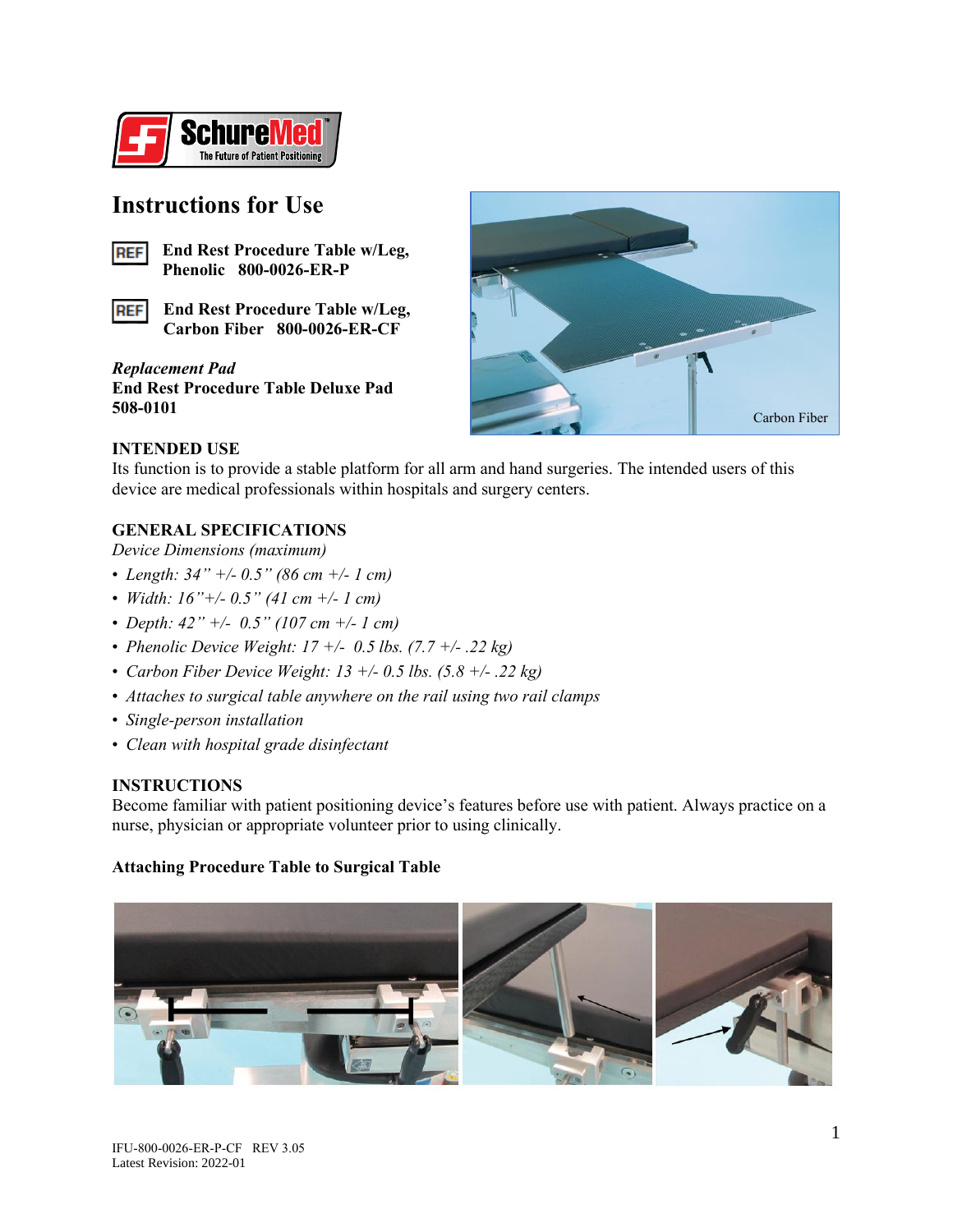- *1. Attach clamps (sold separately) to side rail and place them approximately 1' (31 cm) apart (as shown)*
- *2. Insert mounting rods into clamps*
- *3. Adjust procedure table so that it is level with surgical table pad. Secure table to accessory rail using clamp locking knobs*
- *4. Includes 1" (3 cm) pressure management pad*
- *5. Clamps sold separately*

# **Adjusting Table Leg**



**(1)** End Rail **• (2)** Adjustable Swivel Leg Locking Handle **• (3)** Adjustable Height Locking Handle

- *1. Swivel leg in 360° to obtain unlimited C-arm axis (see above)*
- *2. Loosen Adjustable Leg Handle (3) and extend leg until it sits firmly against floor then lock handle tight by turning it to the right*
- *3. End rail accommodates traction attachments*

#### **COMPONENT OVERVIEW**

End Rest Procedure Table w/Leg, Phenolic or Carbon Fiber, are surgical table extensions that attach to all rails.

#### *Replacement Pad*

End Rest Procedure Table Deluxe Pad 508-0101

#### *Two Clamps Required: Choose Universal Clamp for US or Deluxe Rail Clamp for Outside US*

#### **US – Universal Rail Clamp**

• *US: 0.374" x 1.122" (9.5 mm x 28.5 mm) PN# 800-0085* 

# **Outside US – Deluxe Rail Clamp**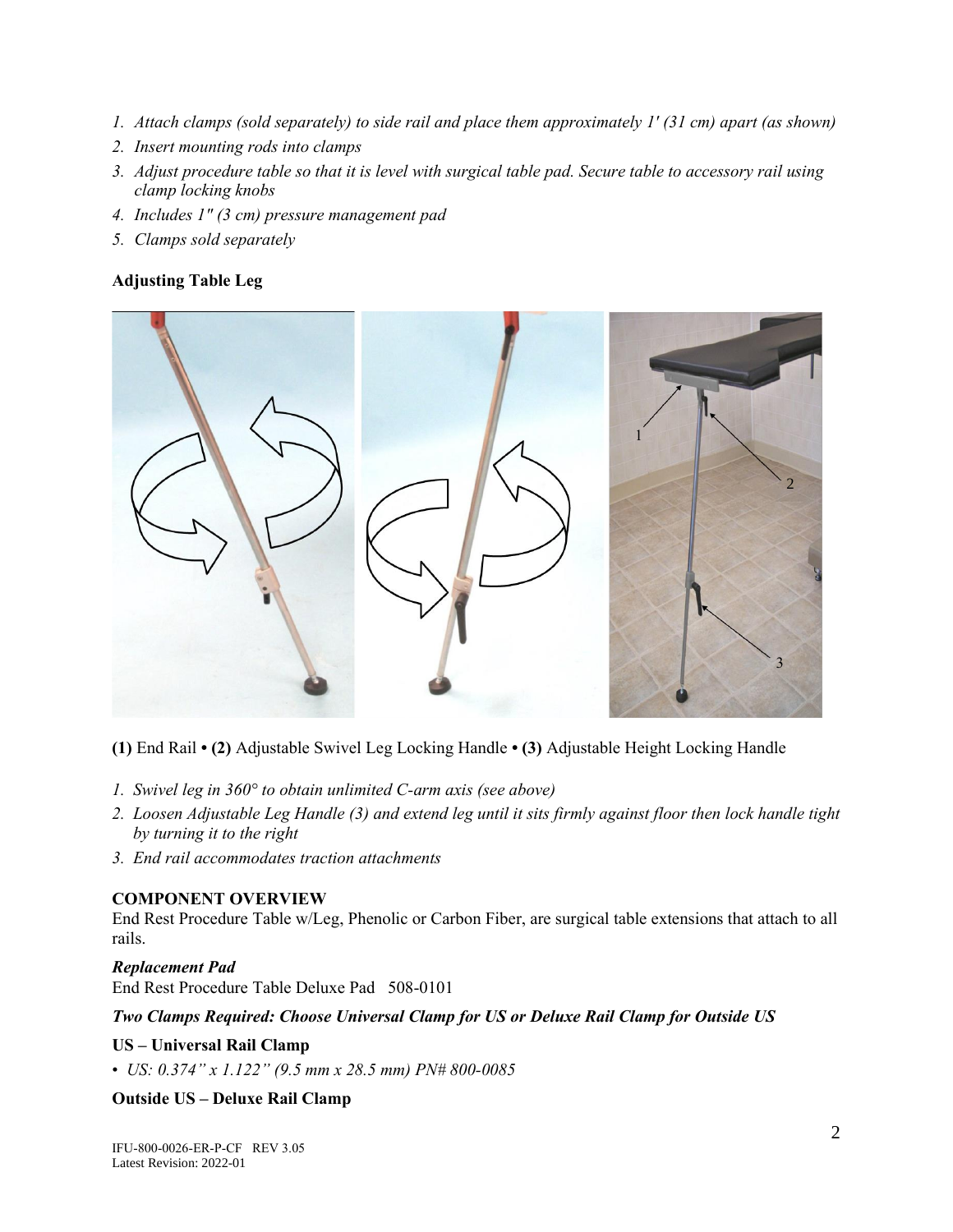- *Denyer: 0.236" x 1.496" (6 mm x 38 mm) PN# 800-0248-DEN*
- *Europe: 0.394" x 0.984" (10 mm x 25 mm ) PN# 800-0248-EU*
- *Eschmann (UK): 0.236" x 1.260" (6 mm x 32 mm) PN# 800-0248-UK*
- *Japan: 0.354" x 1.260" (9 mm x 32 mm ) PN# 800-0248-JPN*
- *Swiss: 0.394" x 1.181" (10 mm x 30 mm ) PN# 800-0248-SWISS*

# **GENERAL INFORMATION**

- *Product not made with Natural Rubber Latex*
- *Device supports 500 lb. (227 kg) proportional patient load (6'4" (193 cm) tall patient per 99% human body model)*
- *Product warranty covers product from manufacturing defects for period of 2 years*
- *If damaged in shipping, call Customer Service at (888) 724-8763 or (781) 982-7000 to obtain Return Material Authorization number. For product warranty issues, contact Customer Service.*
- *CE marked medical device according to MDR (EU) 2017/745*
- *Product is maintenance-free, check product condition before next use*
- *Life of device is 5 years under normal use*
- *Store device between -4°F to +86°F (-20°C to 30°C)*

#### **DISPOSAL**

- *General - Prevent infection by cleaning and disinfecting product before disposal*
- *Packaging - Dispose packaging material via household waste according to national requirements*
- *SchureMed accepts back used or retired products - or dispose of product in accordance with national requirements*



*Maximum load should not exceed appropriate proportion of a patient weighing 500 lbs. (227 kg). Use care with low-maximum load capacity surgical tables that accessory rails are not overloaded.* 

# **WARNING!**

*Hazards result from incorrect use. Strictly follow Instructions for Use with your Operating Table system.*



*WARNING! Do not reuse device if there are obvious signs of damage or functional issues. Consult manufacturer before reusing.*

# **CLEANING RECOMMENDATION**

*Follow current Association of periOperative Registered Nurses Journal Guidelines for proper cleaning and disinfection procedure.*

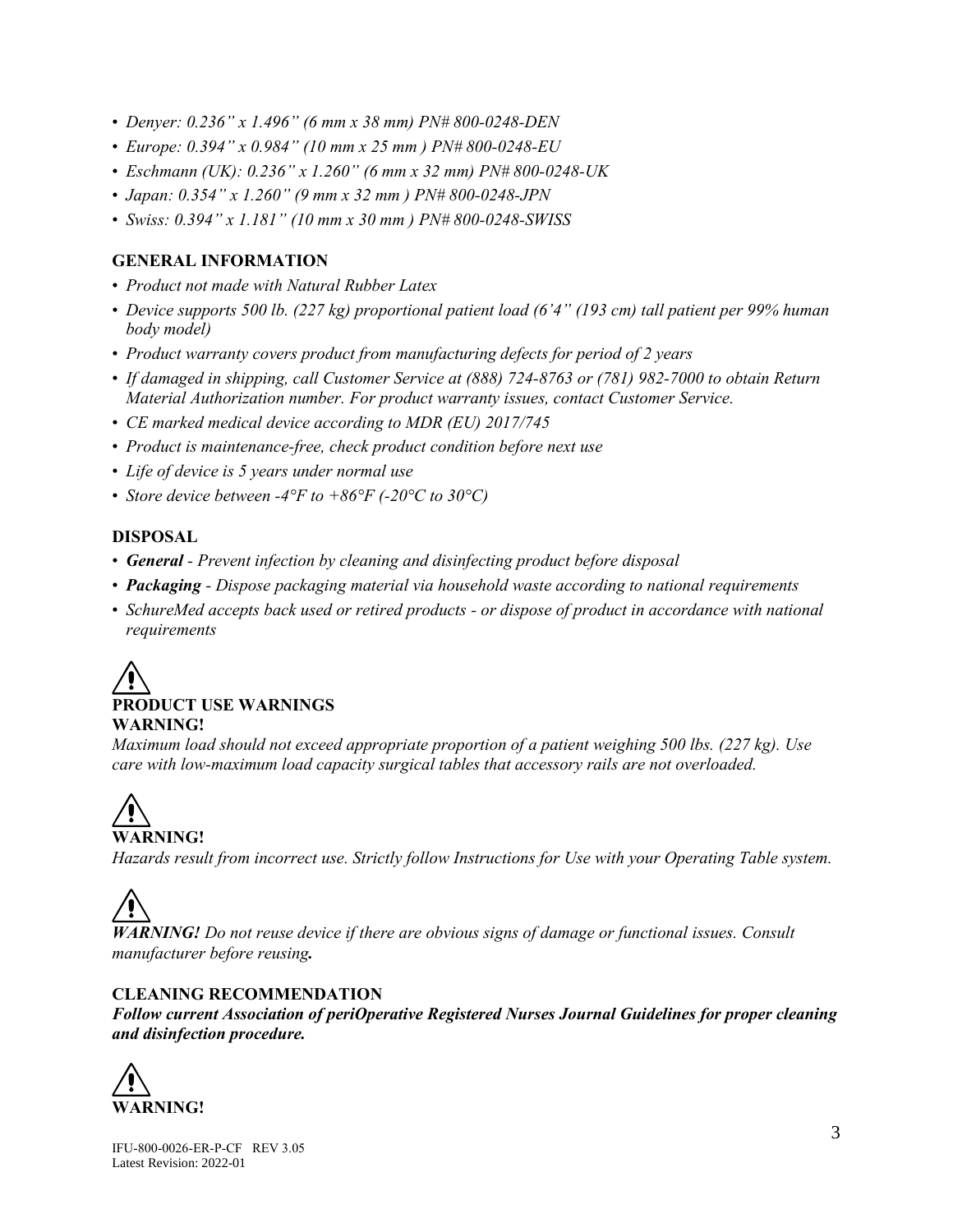*Follow current Association of periOperative Registered Nurses (AORN) Journal Guidelines for proper cleaning and disinfection procedure.*

# *CAUTION*

#### *Strictly read/follow manufacturer's directions for cleaning fluids. DO NOT use cleaners containing phenolics.*

- *1. Remove major contaminants from accessory with disposable materials. Follow appropriate bio-hazard waste disposal procedures.*
- *2. Apply cleaning fluid liberally to entire accessory and wipe with clean, lint-free cloth until all moisture and cleaning fluid is removed from accessory*
- *3. Let accessory dry*

# **USER NOTICE**

*Any serious incident that has occurred in relation to the device should be reported to the manufacturer and the competent authority of the Member State in which the user and/or patient is established.*

I UDI I

Basic UDI-DI: 800-0026-ER-P – 081005737F0022KP

**UDI** Basic UDI-DI: 800-0026-ER-CF – 081005737F0023KR

#### **eIFU Language Versions**

To download and print the Instructions for Use, please go to [http://www.schuremed.com/schuremed-eifu.](http://www.schuremed.com/schuremed-eifu)

#### **Symbol Glossary**

| Symbol                       | Title                                                  | <b>Symbol Description</b>                                                                                                                                                                                                                               |
|------------------------------|--------------------------------------------------------|---------------------------------------------------------------------------------------------------------------------------------------------------------------------------------------------------------------------------------------------------------|
|                              | Manufacturer                                           | Indicates the medical device manufacturer.                                                                                                                                                                                                              |
| EC REP                       | Authorized Representative in<br>the European Community | Indicates the authorized representative in the european community.                                                                                                                                                                                      |
|                              | Use-by Date                                            | Indicates the date after which the medical device is not to be used.                                                                                                                                                                                    |
| LOT                          | <b>Batch Code</b>                                      | Indicates the manufacturer's batch code so that the batch or lot can be identified.                                                                                                                                                                     |
| REF                          | Catalogue or Item Number                               | Indicates the manufacturer's catalogue or item number so that the medical device can be identified.                                                                                                                                                     |
| <b>SN</b>                    | Serial Number                                          | Indicates the manufacturer's serial number so that a specific medical device can be identified.                                                                                                                                                         |
|                              | Caution                                                | To indicate that caution is necessary when operating the device or control close to where the<br>symbol is placed, or to indicate that the current situation needs operator awareness or operator<br>action in order to avoid undesirable consequences. |
| <b>MD</b>                    | <b>Medical Device</b>                                  | Indicates the item is a medical device.                                                                                                                                                                                                                 |
| UDI                          | Unique Device Identifier                               | Indicates a barcode as containing unique device identifier information.                                                                                                                                                                                 |
| C€                           | <b>CE Marking</b>                                      | European Conformity.                                                                                                                                                                                                                                    |
| $\left( \text{\c{2}}\right)$ | Single Patient Use                                     | Indicates the item is a single patient use medical device.                                                                                                                                                                                              |



**Manufacturer**

**SchureMed** (081001460)

452 Randolph Street, Abington, MA 02351 USA

**Toll Free** (888) 724-8763 | **Ph** (781) 982-7000 | **Fax** (781) 982-7001 | **orders@schuremed.com**